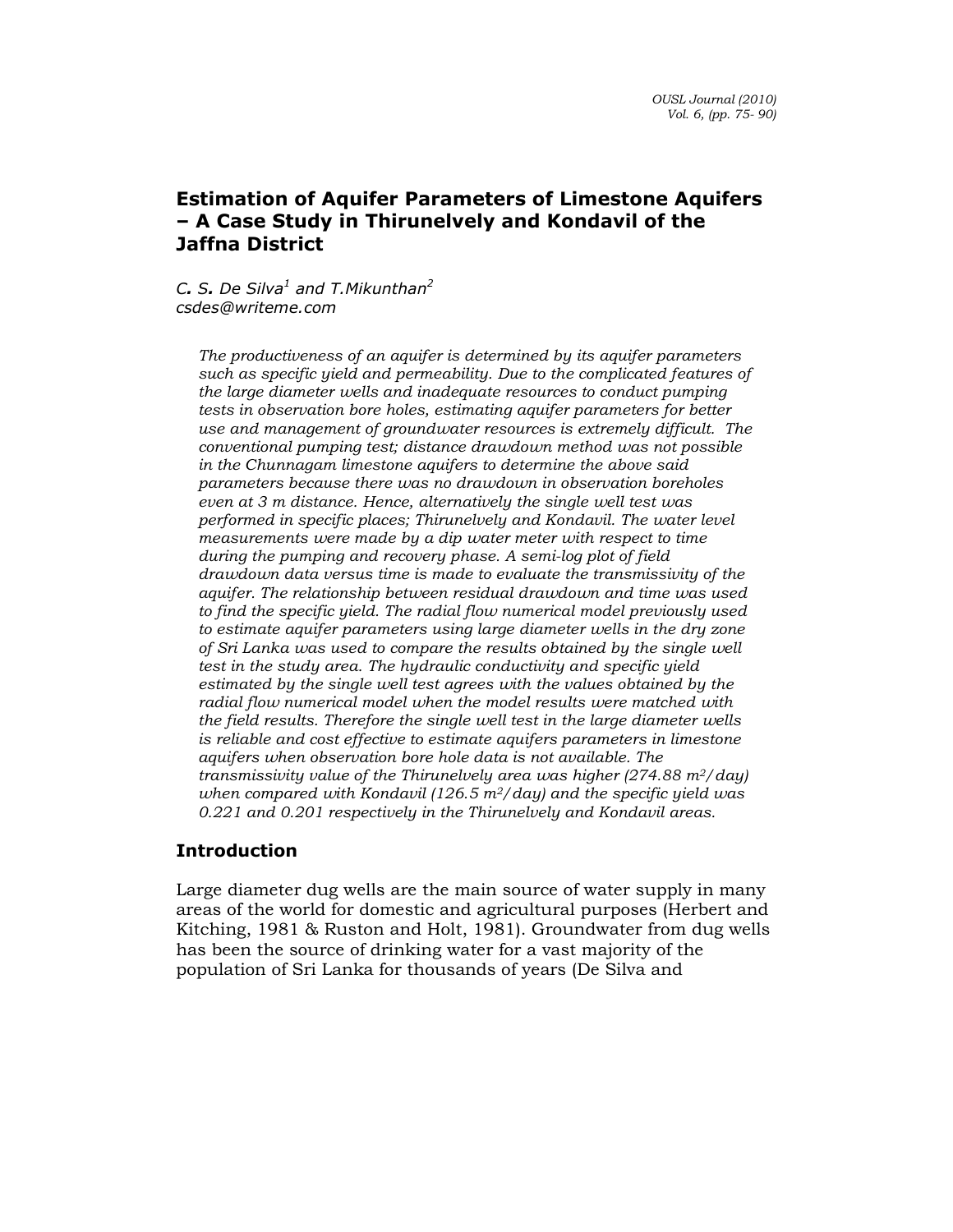Weatherhead, 1994). The cost effectiveness and simplicity of construction and operation of these wells are often the reasons for their use. Efficient management and development of shallow groundwater resources necessitate the knowledge of aquifer parameters of the hydrologeological system (Herbert and Kitching, 1981). The occurrence of groundwater and its potential mainly depend on the characteristics and distribution of varying litho – stratigraphical units of subsurface geological formations. This is controlled to a great extent by the temporal distribution of rainfall in Sri Lanka which is distinctively bimodal in pattern. Geologically, the Jaffna Peninsula is underlain by highly fractured and karstified lime stone of the miocene age (Arumugam, 1968).

The high stress on groundwater due to the abstraction of large quantities of groundwater through pumping for irrigation and water supply, has threatened the sustainability of this natural resource. Over extraction and mismanagement adversely impacts on groundwater. Certain parts of the Jaffna Peninsula also experience salinity in groundwater as a result of over extraction (Navaratnarajah, 1994). Groundwater in such areas affects the hardcore of water supply, the quality of drinking water and agricultural production.

Groundwater availability is a prerequisite for successful cultivation where the rainfall is inadequate for cultivation. Crop losses due to water shortages have been frequently reported due to the fact that farmers do not have adequate knowledge and experience for planning their cultivation according to the availability of groundwater (Dharmasena and Karunainathan, 2004). The two properties of a water bearing medium that determine the productiveness of an aquifer are its specific yield and permeability. The specific yield relates to be the capacity of a medium to yield water for a given change in a water table or the piezometric need and the permeability relates to its capacity to transmit water. A typical shallow well can irrigate  $0.2 - 0.8$ ha depending upon the spread, specific yield and the permeability of the aquifer (Dharmasena and Karunainathan, 2004). Hence estimation of aquifer parameters is vital for the assessment of groundwater potential.

#### Statement of problem

Due to very significant well storage in large diameter wells, conventional methods of pumping test analysis based on Thesis (1938)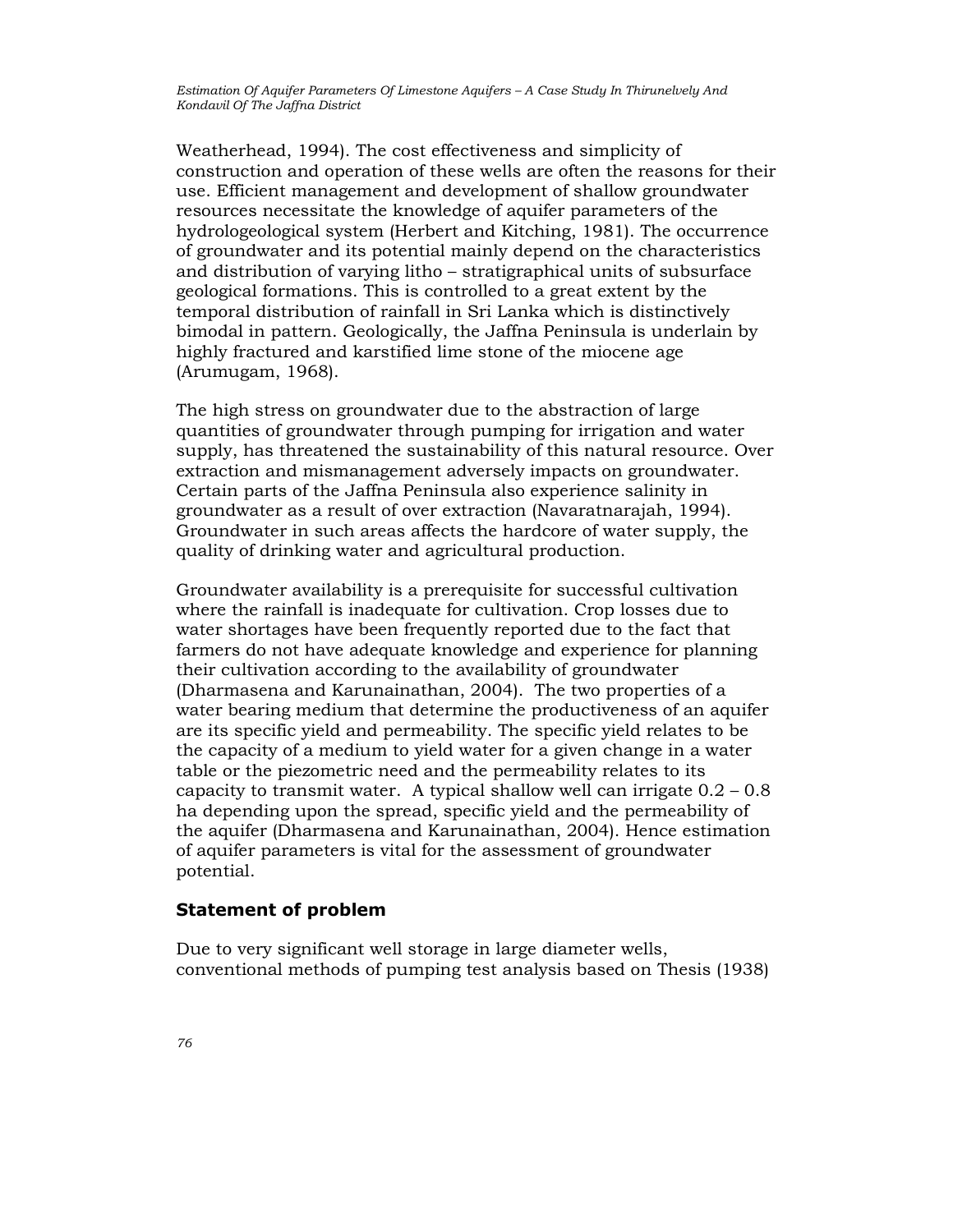equation are unsuitable as it is for small diameter wells where the well storage is negligible. The pumping test analysis is essential to estimate the aquifer parameters for groundwater resources assessment. The results revealed that there was no drawdown even in the observation borehole drilled at 3 m distances from the pumping well at Chunnakam in the limestone aquifer zone with 100 L/s (Feasibility report, 2006). Therefore, there was no possibility of analyzing pumping tests through the distance draw down method. Further, most of the analytical methods used are for small diameter wells where well storage is negligible. Constructing small diameter observation boreholes for conducting the pumping test will be very expensive and farmers too are not willing to pump the well water till the constant rate is achieved due to limited groundwater resources. Therefore it is essential to identify a cost effective method to estimate the aquifer parameters with available data from large diameter wells.

Objective of the study: To estimate the specific yield and transmissivity of limestone aquifers using large diameter well pumping test data.

## Material and Methods

Both analytical and numerical methods can be used to study the aquifer parameters using large diameter wells. Using certain analytical techniques it is possible to include the features of large diameter wells such as the effect of seepage face. Seepage face occurs between the aquifer water table and the well water level. Numerical methods are also appropriate when interpreting field results for large diameter wells. They also represent the well storage and decreasing pumping rates with increasing drawdown which occur with farmers' pumps. Therefore in this study the pumping test is analyzed by two analytical methods and one numerical method to compare and validate the results.

## Pumping test

Twenty wells were selected from the Chunnakam aquifer zone at specific places in Thirunelvely, and Kondavil for the pumping tests. All the selected wells were open hand dug shallow wells. The depth varied from 2 m to 10.5 m and the diameter varied from 2.8 m to 3.2 m. Pumping tests were done in the driest period (July and August) in 2009 and during the normal pumping hours for irrigation purposes by farmers. Pumping tests were carried out at or near the proposed rate of water abstraction. Influences such as from the pumping of neighboring wells shortly before or during the test and for a period of recovery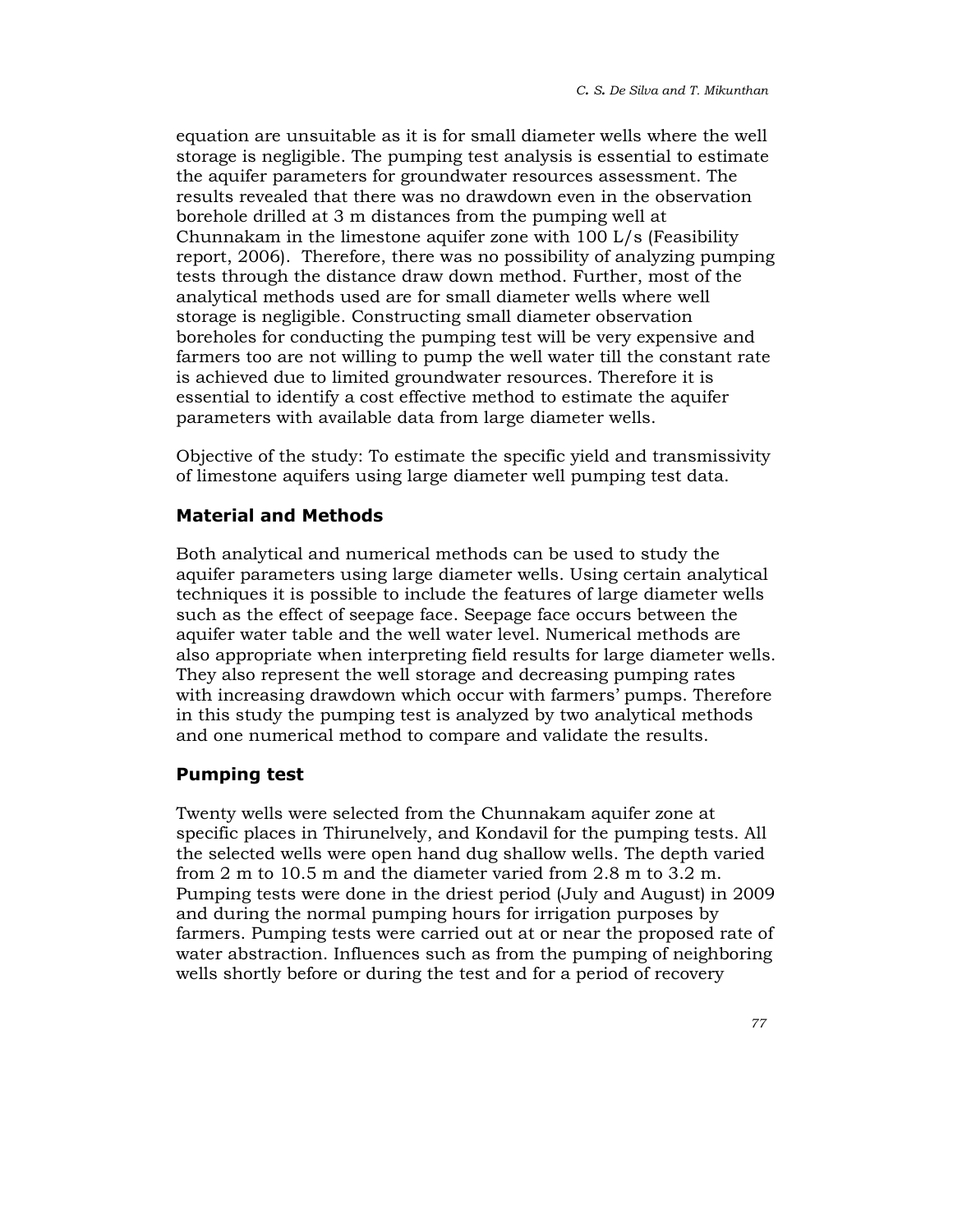afterward were avoided. The neighboring wells were monitored during the tests. The topography is even and there were no special boundaries like surface water bodies to influence the observations.

The initial water level in the pumping test well was measured. The rate of pumping was measured and monitored continuously. Groundwater levels were measured by a battery powered groundwater probe. Water levels during recovery were monitored until the water levels recovered to the pre-test level.

### Analytical methods

In the analytical methods, data from the pumping phase or recovery phase or both the pumping and the recovery phases, are available to interpret the well parameters. In this study, pumping phase data was used to calculate transmissivity by using the Cooper- Jacob single well model (De Smedt, 2005) and data from the recovery phase was used to calculate the specific yield of the aquifer by the Slicnter recuperation method (Arumugam, 1968; Ragunath, 1987 and Santhosh Kumar, 1994).

#### Cooper- Jacob single well model (De Smedt, 2005)

The analysis of the drawdown in a small diameter pumping well had been done with the Jacob time drawdown method by using a semilogarithmic graph. In this method a semi-log plot of the field drawdown data (linear scale) versus time (natural log scale) is made. A straight line is then drawn through the field data points. The value of the drawdown per log cycle of time, ∆s is obtained from the slope of the graph. Then transmissivity is determined from the slope of the straight line (De Smedt, 2005).

$$
T = \frac{2.3Q}{4\pi\Delta(h_o - h)}
$$

In which

 $T =$  Transmissivity  $(m^2 / day)$ 

 $Q =$  Flow rate  $(m^3/day)$ 

 $(ho-h)$  = Drawdown, per one log cycle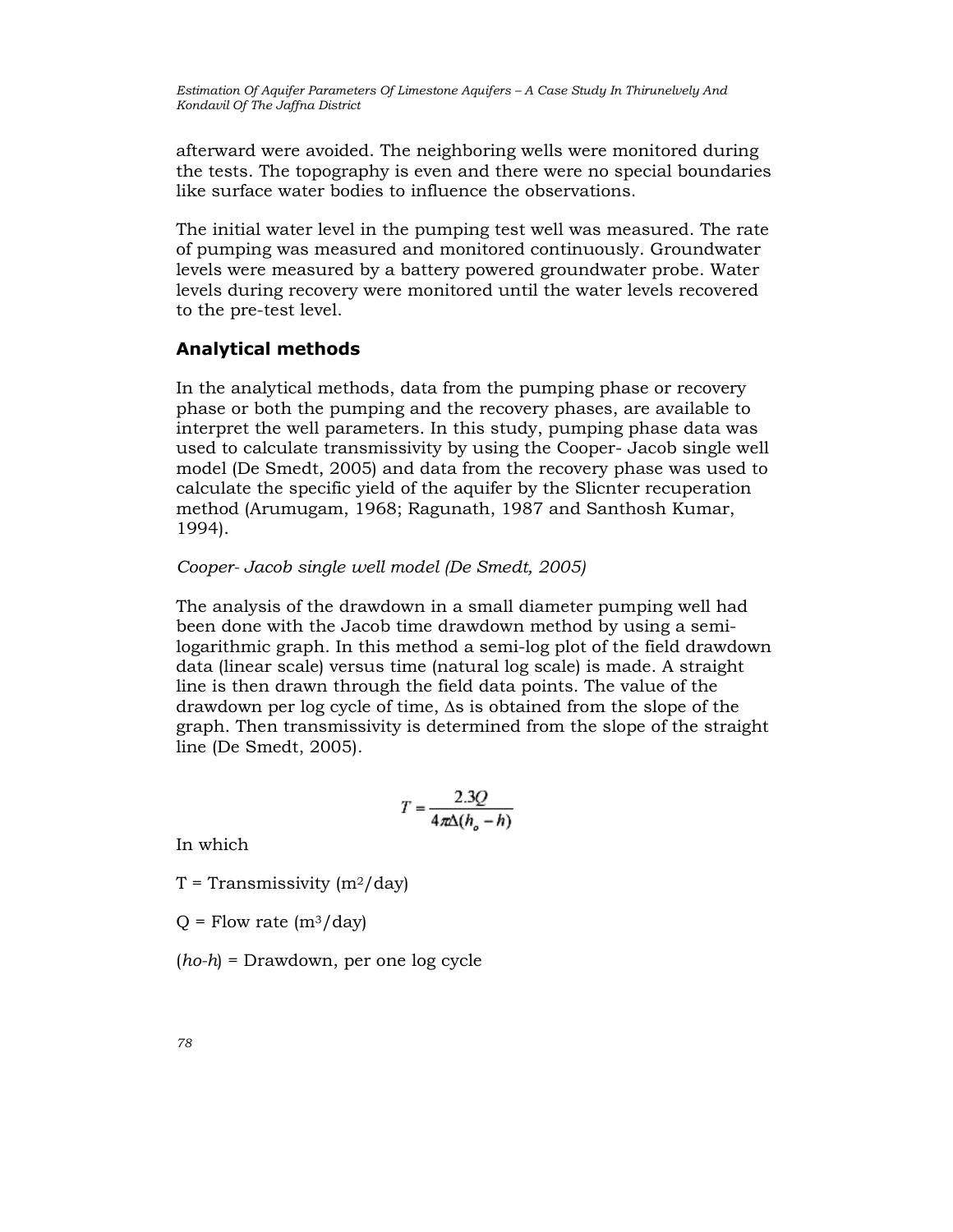Slicnter Recuperation Method (Ragunathan, 1987 and Santoskumar, 1994)

The specific yield of the aquifer was calculated with the depth of recuperation in a known time as follows. If the water level inside the well rises from  $s_1$  to  $s_2$  in time t and if s is the drawdown at any time t, from Darcy's law,

$$
Q = KAI = KAs/L = CAs
$$



Figure 1: Typical diagram of pumping well

Where 's' is the head loss in a length of flow path L and C is a constant =K/L which can be determined after integrating

$$
Qdt = Ads
$$

Negative sign indicate a decrease in drawdown or depression head.

$$
CAsdt = -Ads
$$

$$
C\int_0^t dt = \int_{s1}^{s2} -\frac{ds}{s}
$$

Which gives

$$
C = \frac{2.303 * \log s / s}{t}
$$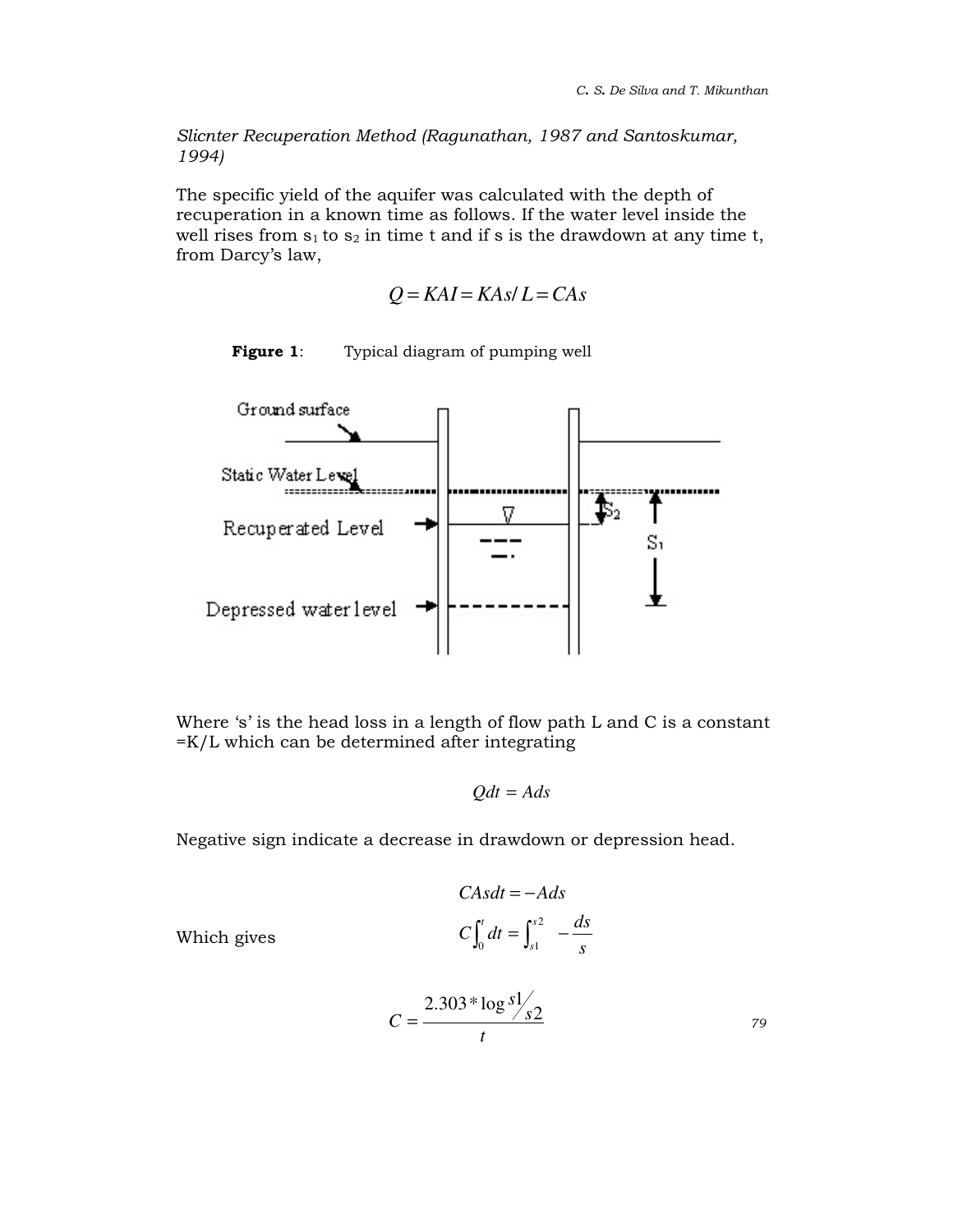C-specific yield of the well per unit cross sectional area per unit depression head.

## Radial Flow Numerical Model

Due to the complexity of the interaction between large diameter wells and the aquifers, numerical/mathematical methods can often provide a more realistic representation. In radial flow numerical models, finite difference solutions to the differential equations are obtained instead of analytical solutions as in the example given by Papadopulos and Cooper (1967). Both the radial and time co-ordinates are divided into discrete intervals which increase logarithmically. Using these numerical methods it is possible to include all of the features in a single numerical solution. This model is based on a finite difference approximation in time and space and can be run on micro computers. The essential feature of any reliable method is that the number of simplifying assumptions is minimal.

The following features are common to most pumping tests in large diameter wells.

- Tests consist of a pumping phase of 1 to 4 hours and a recovery phase of 20 to 23 hours.
- Unless great care is taken the pump discharge will decrease as the drawdown in the pumped well increases.
- Using suitable devices, in which a reducing proportion of the water is returned to the well, it is possible to achieve a constant discharge.
- Water is drawn from the aquifer during the pumping and recovery phases.
- The water table in the well and the phreatic surface of the aquifer are at different elevations due to the seepage face.
- The well may be partially penetrating.
- Vertical flow components occur in the vicinity of the well.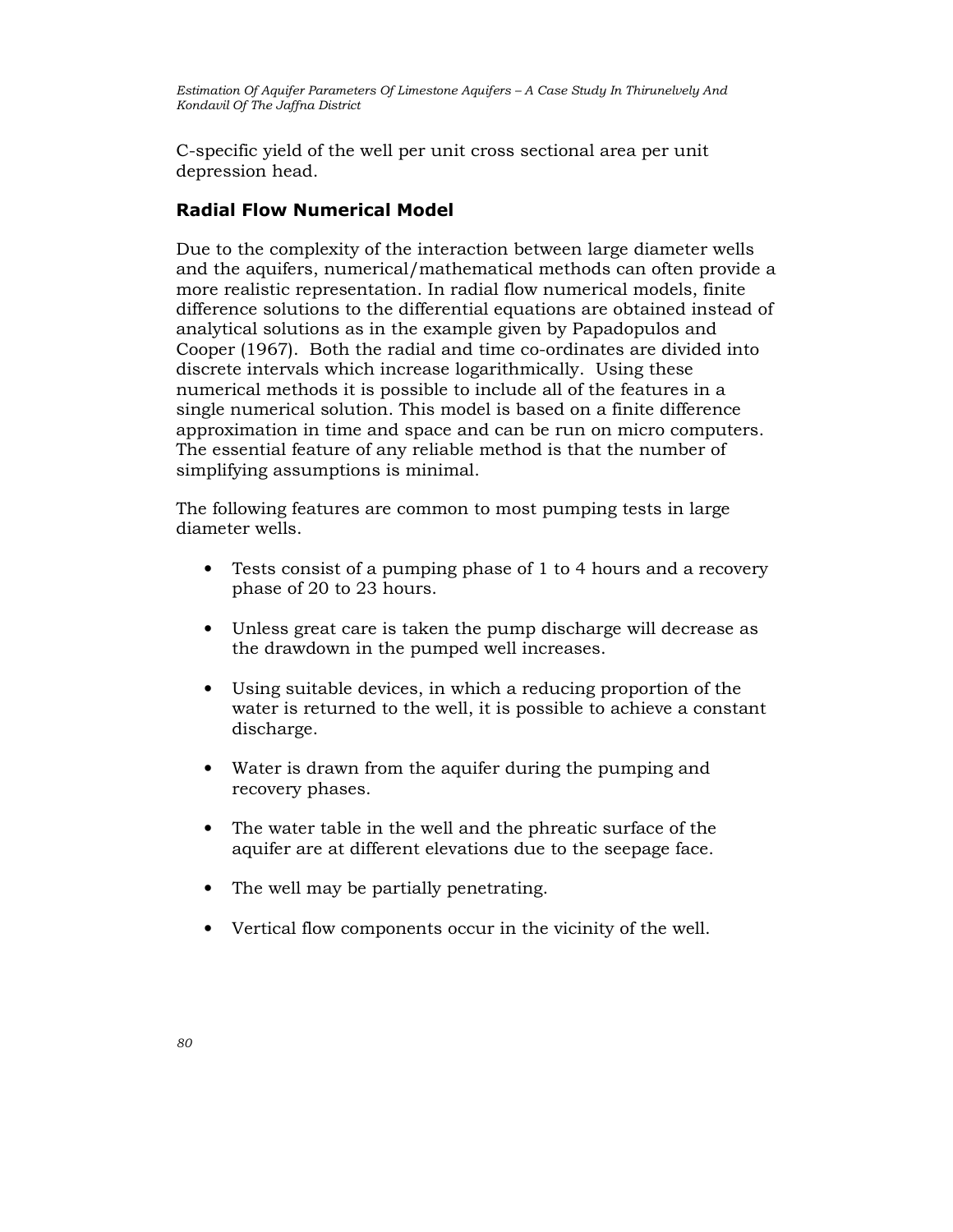- The saturated thickness of the aquifer usually decreases during the test.
- The aquifer may exhibit layering with the hydraulic conductivity varying with depth.
- Interference from neighboring wells or the influence of neighboring zones of lower hydraulic conductivity may modify the response to pumping.

This is a formidable list of features, yet any one may have a dominant effect on the response of the aquifer to pumping. Therefore, if a method of analysis is unable to represent (at least approximate) each of these features, it may lead to erroneous results.

Radial flow numerical models can be used to analyze a wide variety of pumping tests in large diameter wells. In order to estimate the aquifer parameters in large diameter wells, the radial flow numerical model of Rathod and Rushton (1984) was used successfully with modifications to analyze the pumping test in large diameter wells with data in both the pumped well and observation boreholes in Sri Lanka (De Silva and Rushton, 1996). The reason for selecting this radial flow model to use in the study site was that this model has been widely used in India and other hard rock aquifer countries, where the aquifer conditions and farming practices were more or less similar to the study site conditions and a satisfactory representation of the real field conditions were obtained (Rushton and Holt, 1981).

This model includes modifications for features such as well storage, seepage face, effective outer boundary and variable saturated depth. Well storage was simulated by having a very high value of transmissivity to simulate the horizontal water level in the well. The large radius of the well with the appropriate well storage was directly included in the standard numerical model together with variations in the saturated depth. A seepage face is always present on the well face between the well water level and the phreatic surface of the aquifer and occurs because of vertical flow components in the vicinity of the well. In the numerical model the seepage face is represented as an additional drawdown which is proportional to the quantity of water flowing from the aquifer into the well. The technique used to include this additional drawdown is to decrease the effective horizontal hydraulic conductivity for the mesh interval adjacent to the well face. Therefore the same model of De Silva and Rushton (1996) is used for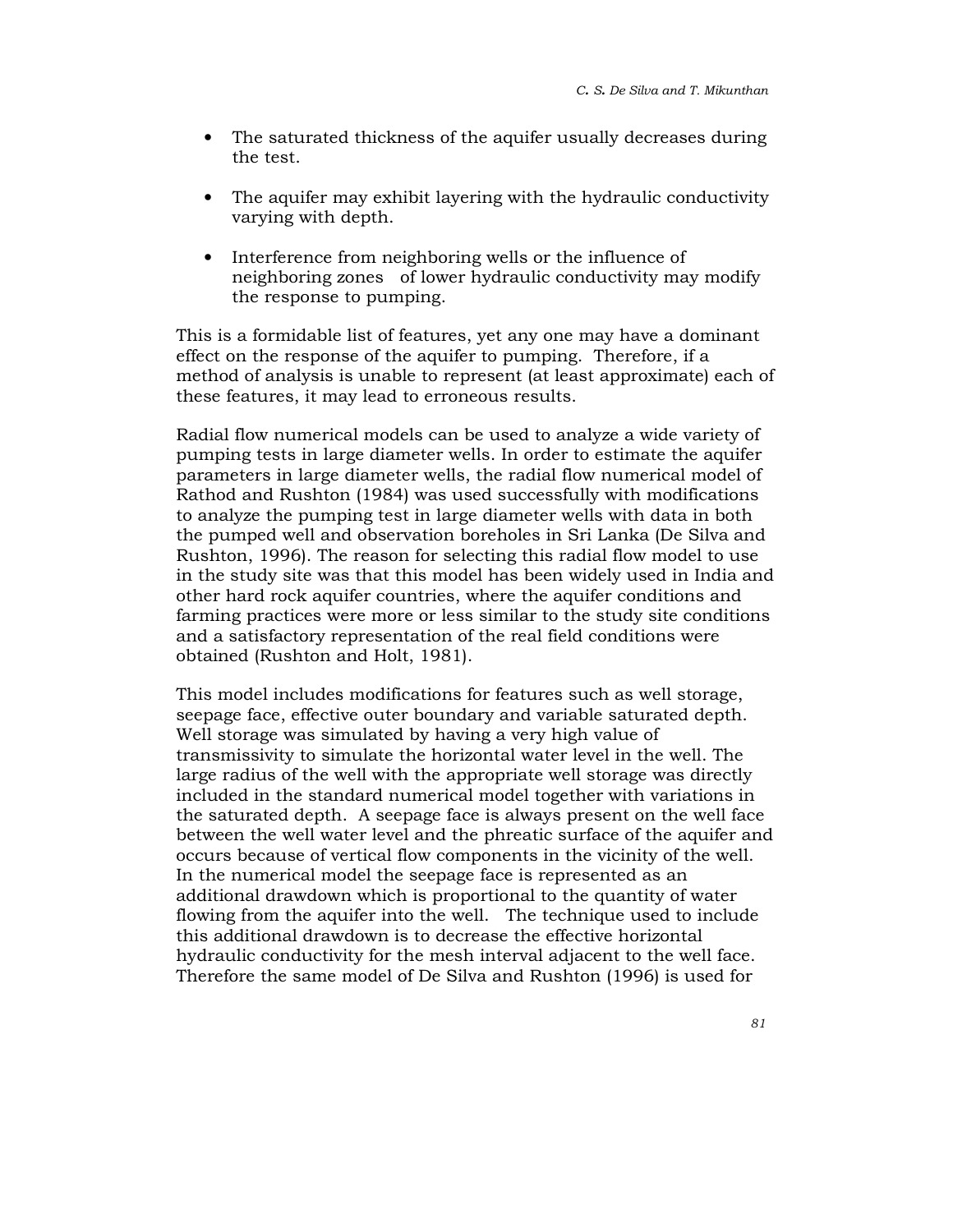data of a pumped well only in a limestone aquifer to validate the results obtained by the analytical methods.

### Results and Discussion

#### Aquifer Response

Drawdown is the difference between the water level at any time during the test and the position of water level prior to pumping. Drawdown is very rapid at first. As pumping continues and the cone of depression expands, the rate of drawdown decreases. The recovery of the water level under ideal conditions is a mirror image of the drawdown. The pumping test was continued long enough to get sufficient drawdown of the aquifer to the bottom of the foot valve. The pumping phase ranged from 15 to 240 min depending on the method of withdrawals. Depending on whether a kerosene oil water pump or an electrical motor water pump was used discharge varied from 120 – 295 l/min. Discharge was kept constant throughout the test. The drawdown ranged from 40 cm to 120 cm. The maximum time of the recovery phase was 540 min.

The aquifer response during the two pumping tests is depicted in Figure 2. In some wells, the pumping phase was very short (15 min ) and the recovery lasted for 500 min (Kondavil). The pumping phase varied from 70-200 min and 20-48 min respectively at the Thirunelvely (Figure 2a) and at the Kondavil (Figure 2b) wells. The recovery phase varied from 80-540 min, and 95-600 min respectively at the Thirunelvely, and at the Kondavil wells. In the Thirunelveli the limestone aquifer, most of the wells show a 100% recovery 2 hours after the pump was switched off. Only one well shows a 100% recovery after 1  $\frac{1}{2}$  hours. Most of the wells in Kondavil show a 100% recovery 6 hour after the pump was switched off.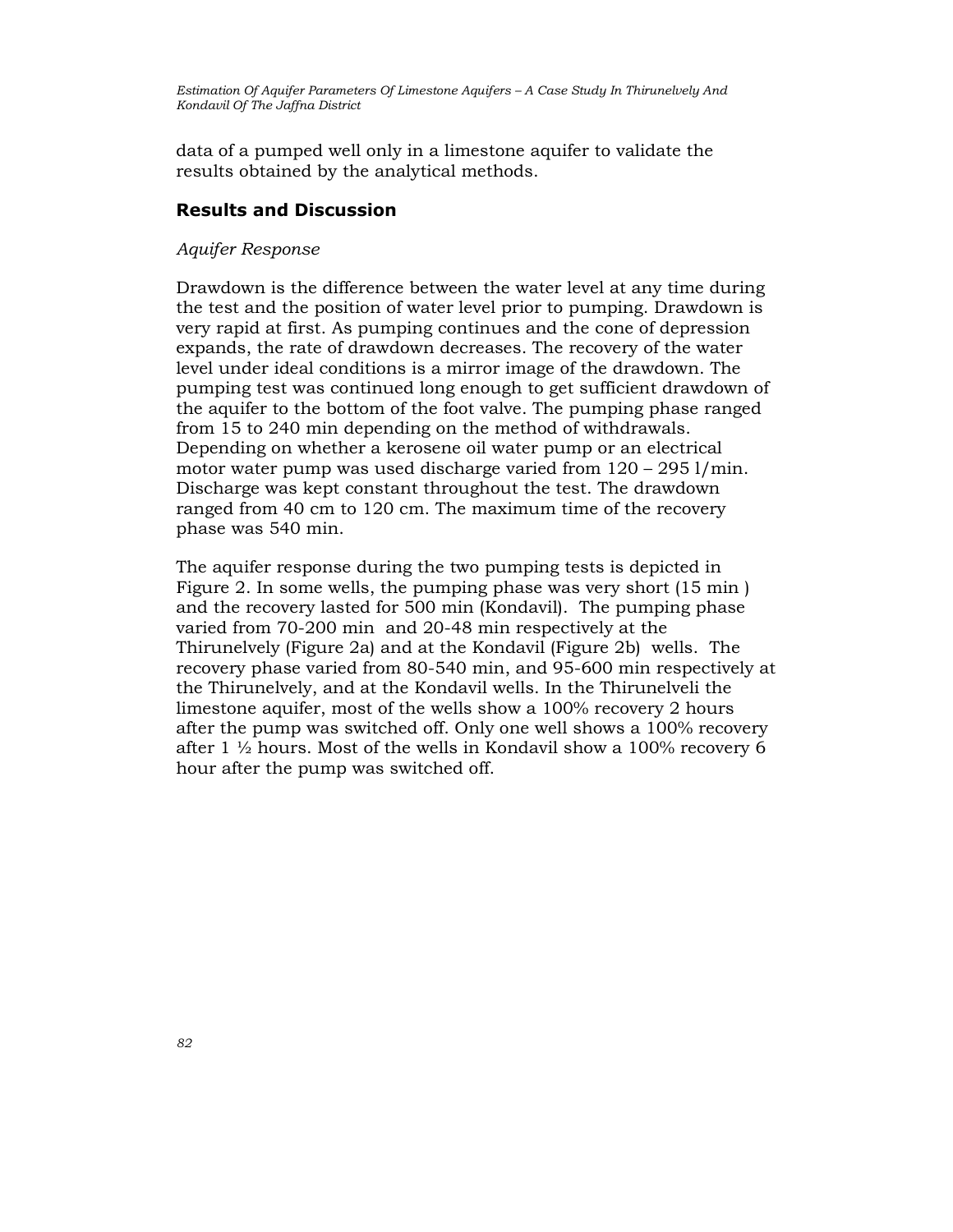

**Figure 2:** Response of aquifer during pumping and recovery phase in (a) Thirunelvely (b) Kondavil.

(a)



(b)

83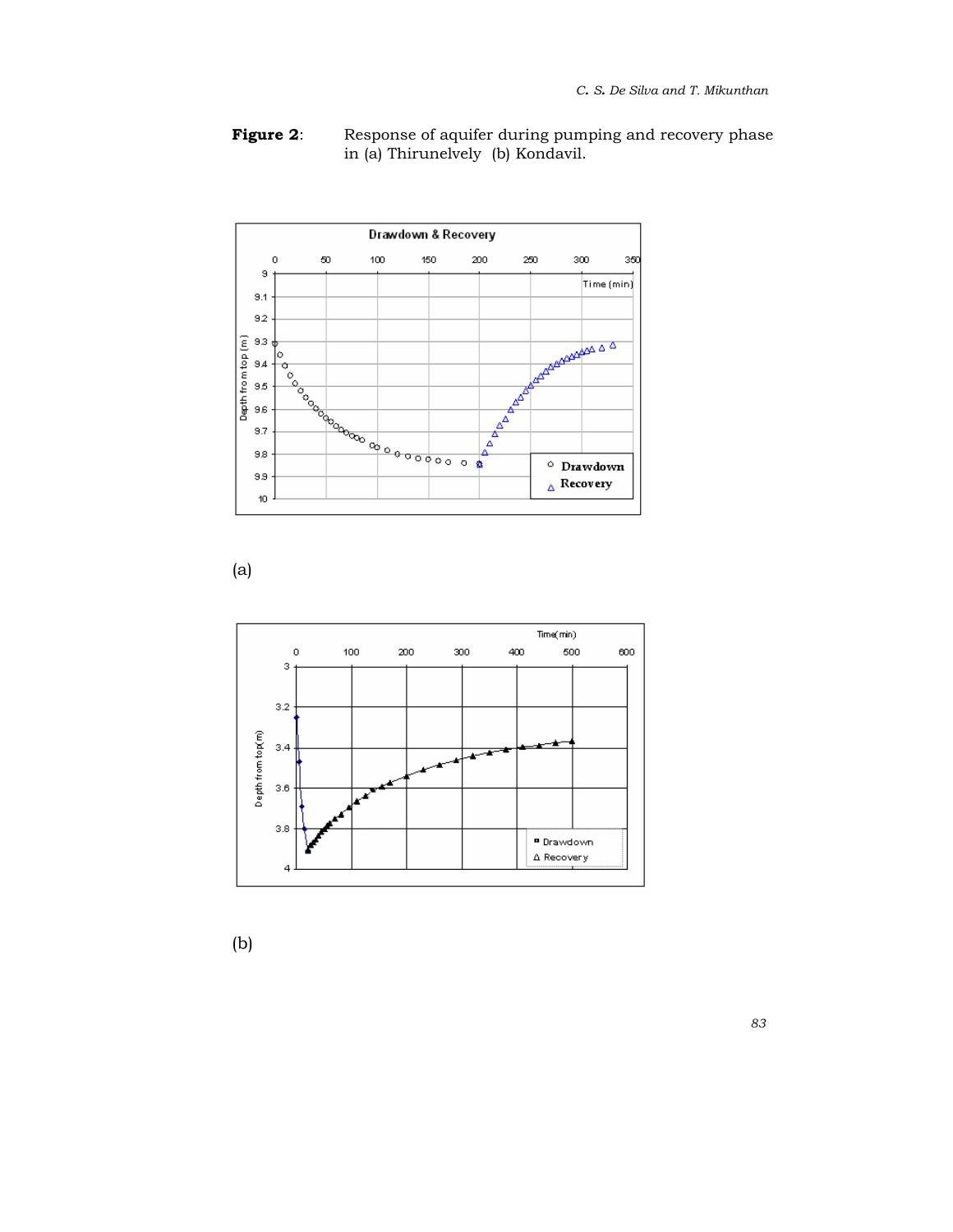## Analytical methods

#### Estimation of Transmissivity

Transmissivity is dependent on fissures, fractures and weathering of aquifers. Sirimanne and Vaidya (1955) stated that there is always a possibility of large variations within an aquifer because openings in the limestone may range from microscopic original pores to large solution caverns which form subterranean channels which are sufficiently large to carry the entire flow. Figure 3 shows time drawdown analysis done by the Cooper and Jacob method of one of the wells in Thirunelvelly. Transsmissivity values estimated by the Cooper and Jacob method in the Thirunelvely limestone aquifer range from  $166-293$  m<sup>2</sup>/day with the average value of  $274.88 \text{ m}^2/\text{day}$ .

These values range from 86 - 144  $\frac{m^2}{day}$  in the Kondavil area with the average value of  $126.5 \text{ m}^2/\text{day}$ . Out of the twenty wells tested, transmissivity could not be estimated for seven wells (two from Thirunelvely and five from Kondavil) due to the short duration of pumping. The available aquifer parameters for other areas in the Jaffna Peninsula were estimated through the distance drawdown method used by other researchers (Feasibility study, 2006) are listed in table 1.

| Aquifer type  | Transmissivity | Hydraulic    | Storage     |
|---------------|----------------|--------------|-------------|
|               | $(m^2/day)$    | conductivity | coefficient |
|               |                | (m/day)      |             |
| Chundikulum   | 420            | 35           | 0.27        |
| Palai         | $2 - 8$        | $0.2 - 1.8$  |             |
| Vadamarachchi | 420            | 35           | 0.27        |
| Manatkadu     | 315-525        | 26-43        | 0.18-0.32   |
| Kayts         | 28-35          | $7 - 10$     |             |
| Chunnagam     |                | 13.3         |             |

#### **Table 1:** Available estimated transmissivity values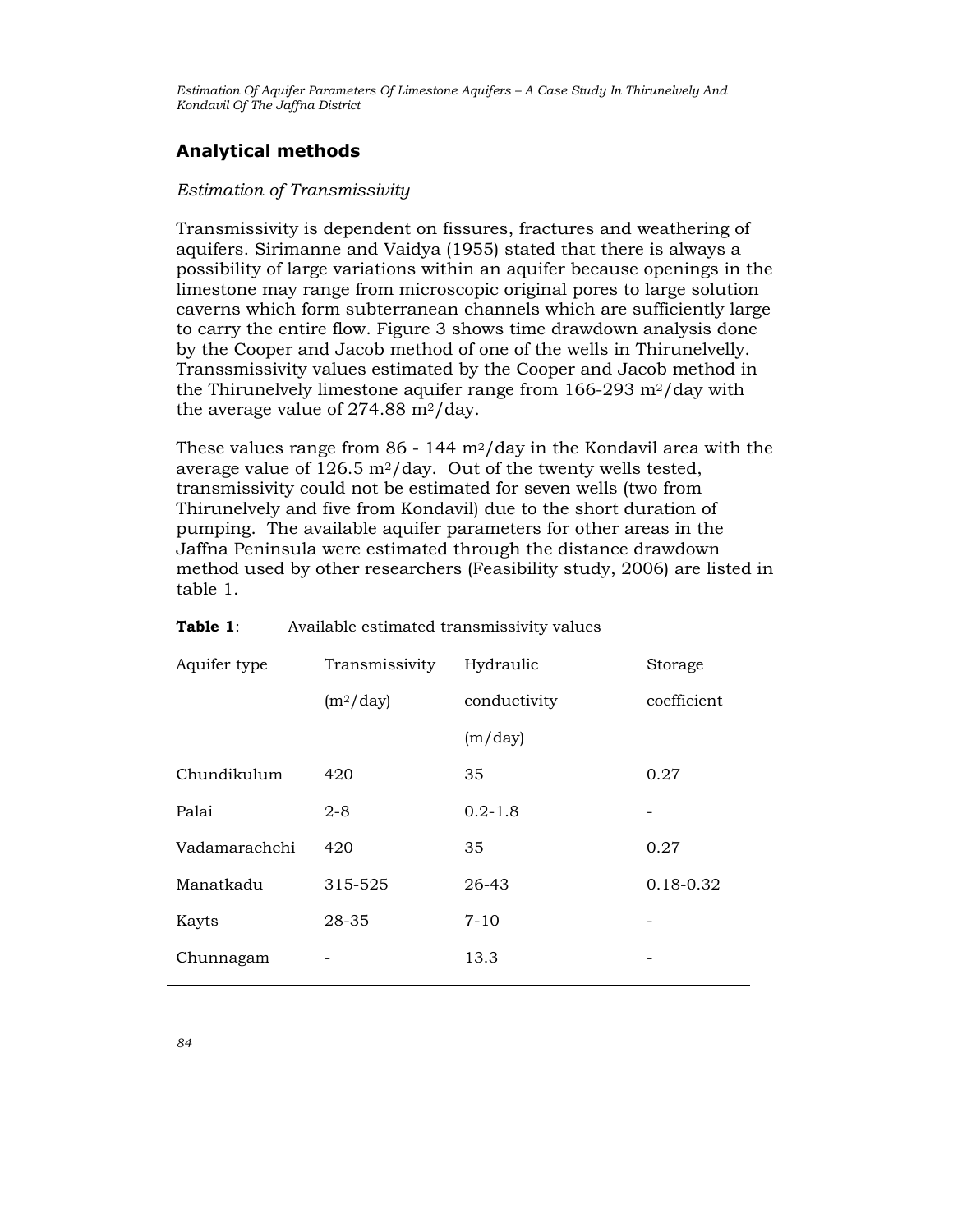## Estimation of specific yield

The water yielding capacity of an aquifer can be expressed in terms of its storage coefficient or specific yield. A storage coefficient is the volume of water that an aquifer releases from or takes into storage per unit surface area of the aquifer per unit change in the head to the aquifer. Figure 4 shows the result of the recovery of pumping in large diameter wells in Thirunelvelly and Kondavil. The specific yield of the limestone aquifer varies from 0.15 to 0.29 with the average of 0.228 at Thirunelvelly. It was 0.11 to 0.24 at Kondavil with the average of 0.204. This specific yield value is very close to the value (0.23) used for groundwater studies in Chunnakam limestone aquifer (Feasibility report, 2006).

**Figure 3:** Cooper - Jacob time drawdown analysis



#### Radial flow numerical model

Pumping tests were analysed using the radial flow model (De Silva and Rushton, 1996). The model results were compared with the drawdown in the pumped well. Inputs to this model were well diameter, well depth or saturated depth, pumping rate of the particular pumping test and rest water level. Several pumping tests were compared with modeled and observed water levels during the pumping and the recovery phases. One pumping test from a large diameter well in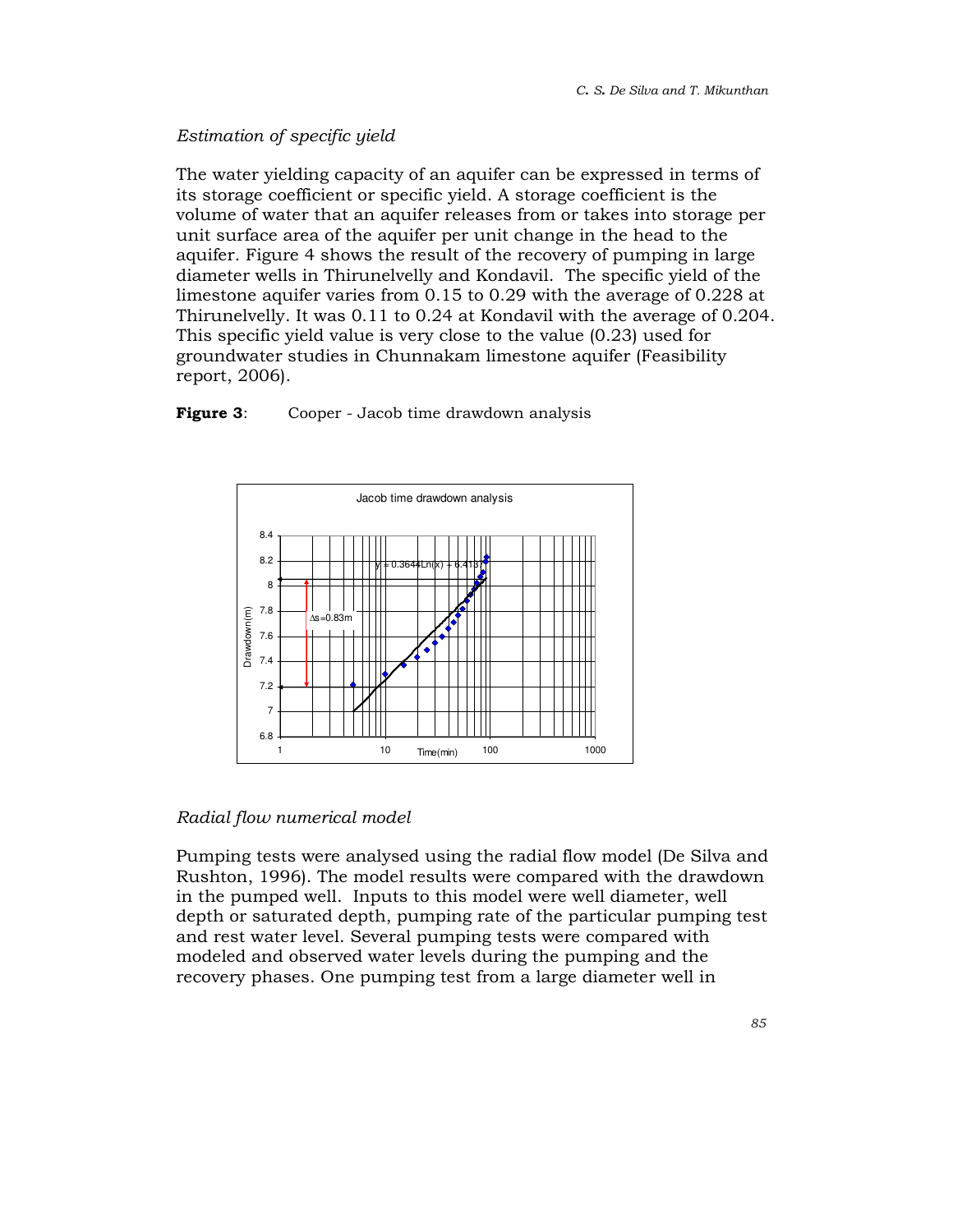Thirunelvelly is shown in Figure 5 as an example.

Figure 4: Relationship between times to recovery in (a) Thirunelvelly and (b) Kondavil.



(a)- Thirunelvely



(b)-Kondavil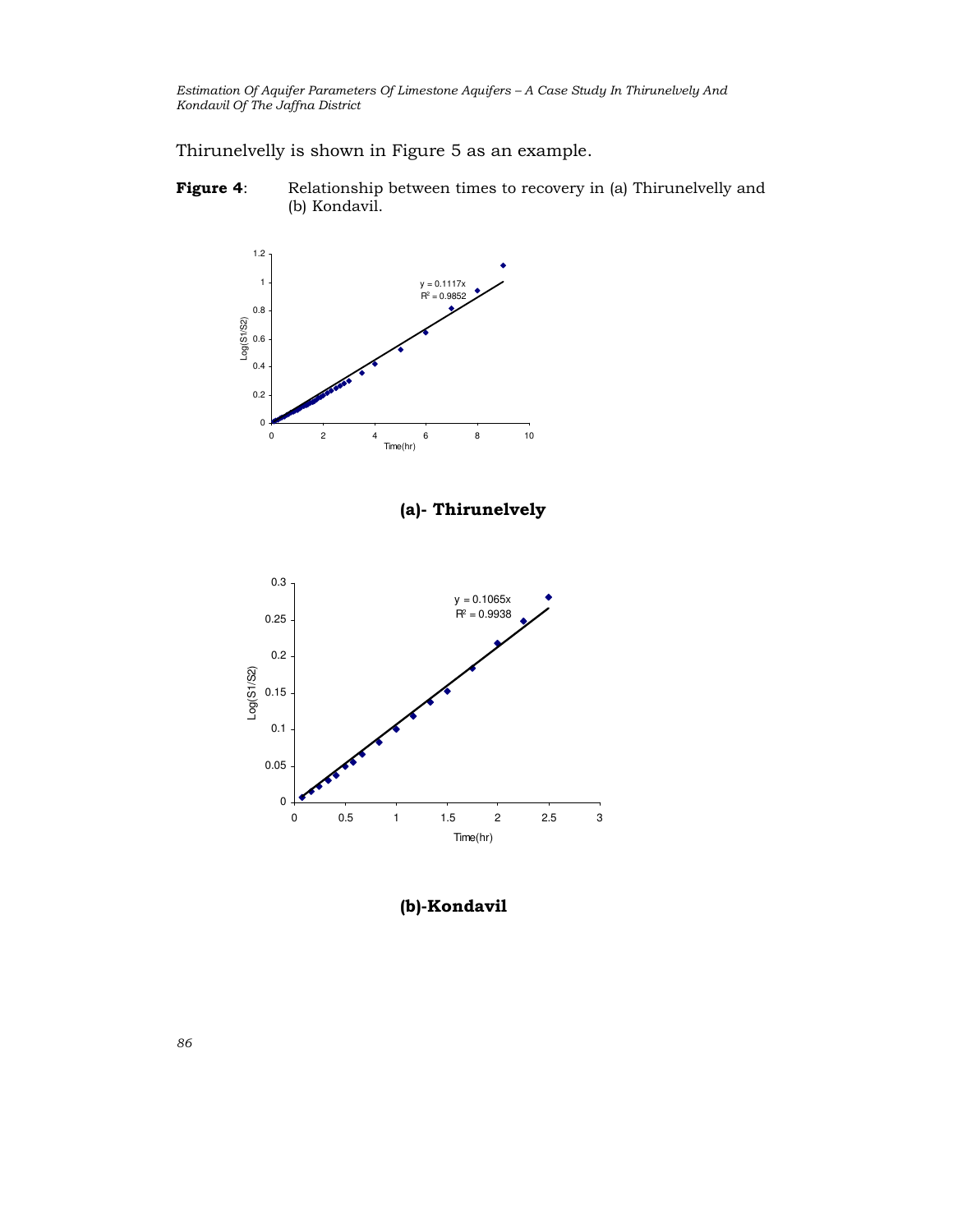Data used for input parameters were as follows:

| Well diameter           |     | $3.2 \text{ m}$            |
|-------------------------|-----|----------------------------|
| Saturated Depth         | $=$ | $10.2 \text{ m}$           |
| Pumping rate            | =   | $308 \text{ m}^3/\text{d}$ |
| Pumping duration        |     | $200 \text{ min}$          |
| <b>Rest Water Level</b> |     | $9.31 \text{ m}$           |

The initial values of hydraulic conductivity and the specific yield were obtained by using the type curve of Papadopulos and Cooper (1967) for the pumping phase. Modifications were then made to the hydraulic conductivity, specific yield and well loss factor until adequate agreements were obtained between the field and modeled drawdown results for both pumping and recovery phases. The estimated parameter values for Thirunelvelly were as follows:

Horizontal hydraulic conductivity=  $32m/day$ 

| Specific yield   | $= 0.21$ |
|------------------|----------|
| Well loss factor | $= 8$    |

In general the agreement with the field results was satisfactory. Therefore it shows that the single well pumping test in a large diameter well could be used successfully to estimate the aquifer parameters as it has close agreement with the results of the radial flow numerical model.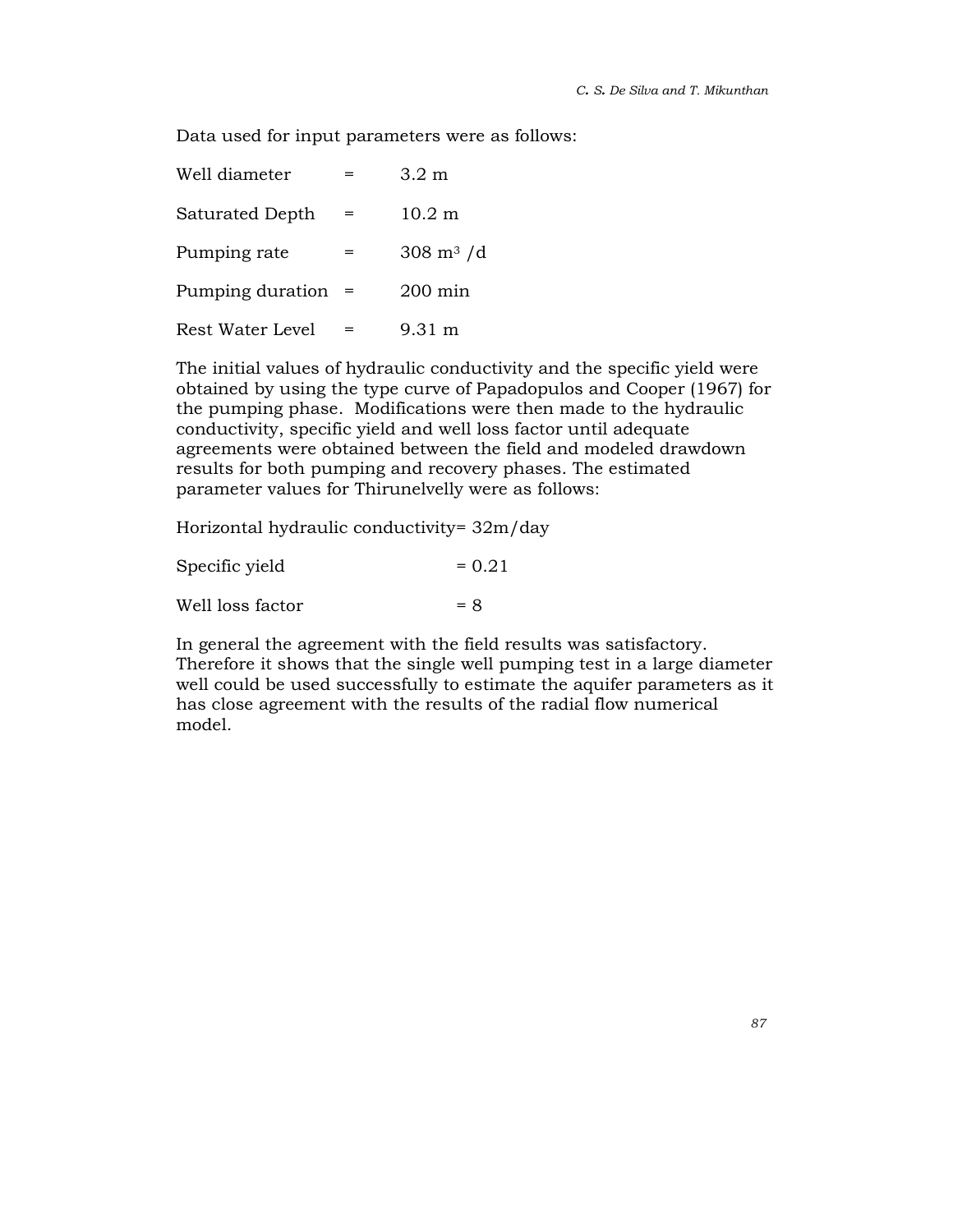#### Figure 5. Comparison of best fit between simulated numerical results and field observed results in Thirunelvely (Well no 8).



The limitations of this study are that an exact fit was most unlikely since this would require that the cross sectional area of the well remained precisely constant and that the well water level was measured to the nearest millimeter. The differences between the field and modeled values were consistent with the tolerances of the field measurements and the idealizations introduced in the numerical model. But the sensitivity analysis was not conducted as there were no observation bore holes installed in the study area because there were no changes in the water level even in close proximity to the pumped well.

### **Conclusion**

The aquifer parameters; specific yield and transmissivity could be determined from single well pumping tests in large diameter dug wells in the limestone aquifer. The specific yield of the limestone aquifer varies from 0.15 to 0.29 with the average value of 0.228 at Thirunelvely and 0.11 to 0.24 at Kondavil with the average value of 0.204. Transsmissivity values in the Thirunelvely limestone aquifer ranges from 166-293 m<sup>2</sup>/day with the average value of 274.88 m<sup>2</sup>/day and in Kondavil area values ranges from  $86 - 144$  m<sup>2</sup>/day with the average value of  $126.5 \text{ m}^2/\text{day}$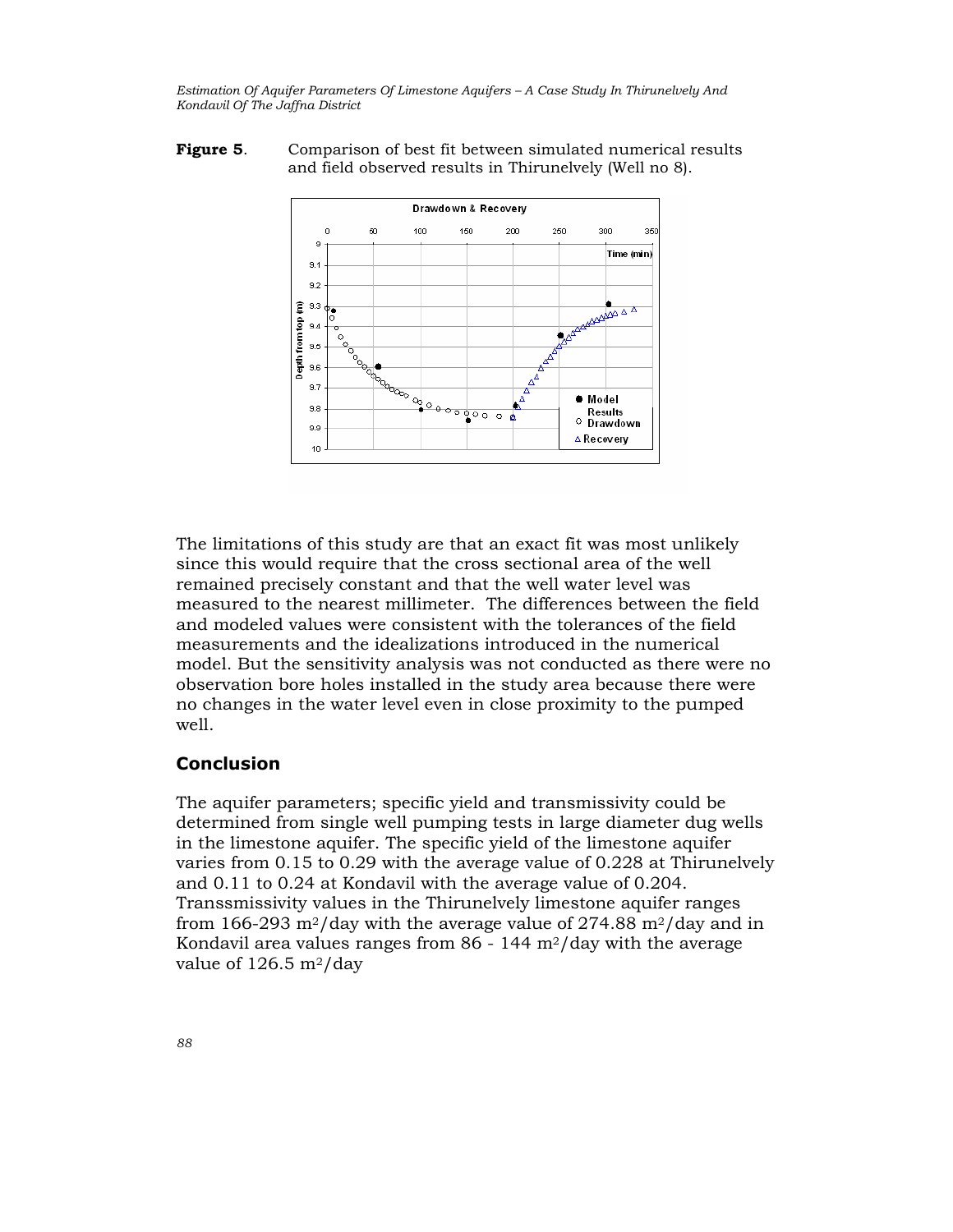### References

- Arumugam, S. (1968). Development of ground water and its exploitation in the Jaffna peninsula. Transactions of the Institution of Engineers, Ceylon. 1: 17-26.
- De Silva, C.S. and Weatherhead, K. (1994). The use of large diameter wells for supplementary irrigation in the Dry Zone of Sri Lanka. Water Down. Adelaide, Australia, 21 – 25 November, 1998.
- De Silva, C.S. and Rushton, K.R. (1996) Interpretation of the behaviour of agrowell systems in Sri Lanka using radial flow models. Journal of Hydrological Sciences 41(6) 825-835.
- De Smedt, F. (2005). Basic groundwater hydrology, Department of Hydrology and Hydraulic Engineering, Faculty of Applied Sciences, Free University, Brussels, Pleiniaan.
- Dharmasena, P.B. and T. Karunainathan (2004). Characteristics of regolith aquifers and their save exploitation through agro-wells. Annals of the Sri Lanka Department of Agriculture. 6: 79 – 87.
- Feasibility report. 2006. A feasibility study for a water supply and sanitation system for the Jaffna Peninsula. ADB project. Project No: 5068020. National Water Supply and Drainage Board. Jaffna, Sri Lanka.
- Herbert, R. and R. Kitching. (1981). Determination of aquifer parameters from large diameter dug well pumping tests. Groundwater. 19(6): 593-599.
- Navaratnarajah, V. (1994). Water problems in the Jaffna peninsula, 20th WEDC Conference in Affordable Water Supply and Sanitation. pp 160- 170.
- Papadopulos, I.S. and Cooper, H.H. (1967). Drawdown in a well of large diameter. Water Resources Research 3, 241-244
- Ragunathan, H. M. 1987. Groundwater. Willy Eastern Limited, New Delhi,

India. pp 240 -242.

Rathod, K.S. and Rushton, K.R. (1989) Numerical analysis of pumping test analysis using micro computers. Groundwater, 22(5), 602-608.